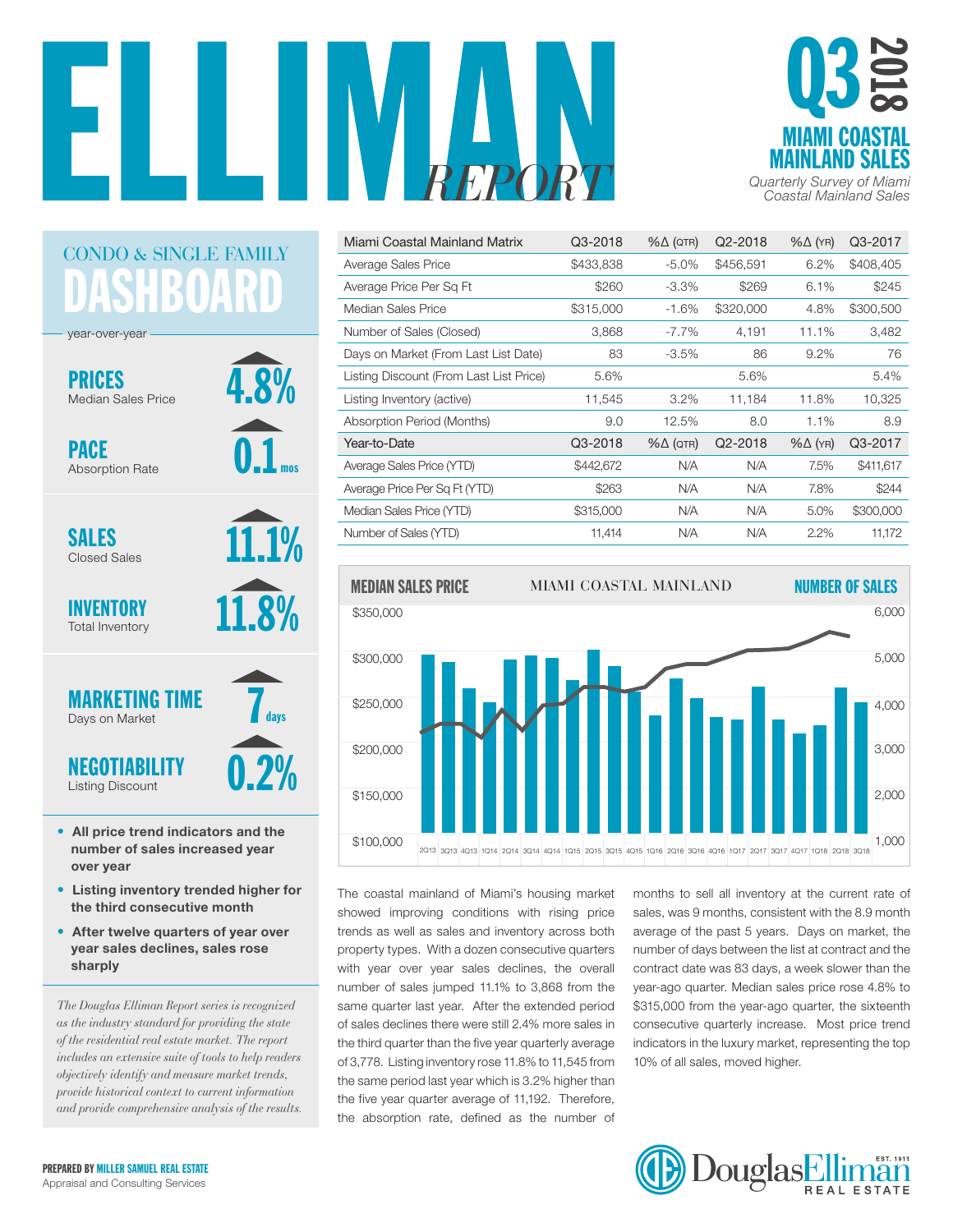# **CONDOS**

- After eleven consecutive quarters of year over year declines, the number of sales rose
- Price trend indicators for the seventeenth consecutive quarter as sales slipped
- Highest market share of conventional financing in more than five years of tracking
- The largest increase in sales growth was observed in four of more bedroom units

| Condo Mix  | Sales<br>Share | Median<br>Sales Price |
|------------|----------------|-----------------------|
| Studio     | $-10.6%$       | \$210,000             |
| 1-hedroom  | 14.6%          | \$200.000             |
| 2-bedroom  | 1.3%           | \$235,000             |
| 3-bedroom  | 5.9%           | \$285,000             |
| 4-bedroom  | 2.7%           | \$328,500             |
| 5+ bedroom | 44.2%          | \$1,195,000           |

# SINGLE FAMILY

- All price trend indicators and the number of sales increased
- The number of sales increased year over year after four consecutive quarters of declines
- Days on market and listing discount edged higher
- Listing inventory expanded year over year for the third consecutive quarter

| Single Family<br>Mix | Sales<br>Share | Median<br><b>Sales Price</b> |
|----------------------|----------------|------------------------------|
| 1-bedroom            | 0.1%           | \$236,000                    |
| 2-bedroom            | $9.2\%$        | \$275,000                    |
| 3-bedroom            | 46.0%          | \$350,000                    |
| 4-bedroom            | 33.4%          | \$435,500                    |
| 5+ bedroom           | 11.4%          | \$755.000                    |

| <b>Condo Market Matrix</b>              | Q3-2018   | $% \triangle (QTR)$ | Q2-2018   | $% \triangle (YR)$ | Q3-2017   |
|-----------------------------------------|-----------|---------------------|-----------|--------------------|-----------|
| Average Sales Price                     | \$326,025 | $-2.4%$             | \$333,968 | 6.5%               | \$306,227 |
| Average Price Per Sq Ft                 | \$267     | $-1.8%$             | \$272     | 5.5%               | \$253     |
| Median Sales Price                      | \$245,000 | 0.0%                | \$245,000 | 2.1%               | \$240,000 |
| Non-Distressed                          | \$250,000 | $0.0\%$             | \$250,000 | 1.0%               | \$247,500 |
| Distressed                              | \$180,000 | 13.7%               | \$158,250 | 11.5%              | \$161,500 |
| Number of Sales                         | 1,949     | $-5.3%$             | 2,059     | 11.5%              | 1,748     |
| Non-Distressed                          | 1,840     | $-5.8%$             | 1,953     | 15.4%              | 1,595     |
| Distressed                              | 109       | 2.8%                | 106       | $-28.8%$           | 153       |
| Days on Market (From Last List Date)    | 97        | $-5.8%$             | 103       | 5.4%               | 92        |
| Listing Discount (From Last List Price) | 5.6%      |                     | 6.1%      |                    | 5.7%      |
| Listing Inventory (Active)              | 7,819     | 2.0%                | 7,664     | 12.5%              | 6,953     |
| Absorption Period (Months)              | 12.0      | 7.1%                | 11.2      | 0.8%               | 11.9      |



| Single Family Market Matrix             | Q3-2018   | $% \triangle (QTR)$ | Q2-2018   | $% \triangle (YR)$ | Q3-2017   |
|-----------------------------------------|-----------|---------------------|-----------|--------------------|-----------|
| Average Sales Price                     | \$543,337 | $-5.5%$             | \$575,015 | 6.2%               | \$511,408 |
| Average Price Per Sq Ft                 | \$256     | $-4.1%$             | \$267     | 6.2%               | \$241     |
| Median Sales Price                      | \$390,000 | 2.6%                | \$380,000 | 8.3%               | \$360,000 |
| Non-Distressed                          | \$395,000 | 1.3%                | \$390,000 | 5.9%               | \$373,000 |
| Distressed                              | \$295,000 | 5.8%                | \$278,700 | 18.0%              | \$250,000 |
| Number of Sales                         | 1.919     | $-10.0\%$           | 2,132     | 10.7%              | 1.734     |
| Non-Distressed                          | 1,792     | $-9.4%$             | 1.977     | 16.1%              | 1,544     |
| Distressed                              | 127       | $-18.1%$            | 155       | $-33.2\%$          | 190       |
| Days on Market (From Last List Date)    | 68        | $-2.9\%$            | 70        | 11.5%              | 61        |
| Listing Discount (From Last List Price) | 5.6%      |                     | 5.4%      |                    | 5.2%      |
| Listing Inventory (Active)              | 3,726     | 5.9%                | 3,520     | 10.5%              | 3,372     |
| Absorption Period (Months)              | 5.8       | 16.0%               | 5.0       | $0.0\%$            | 5.8       |

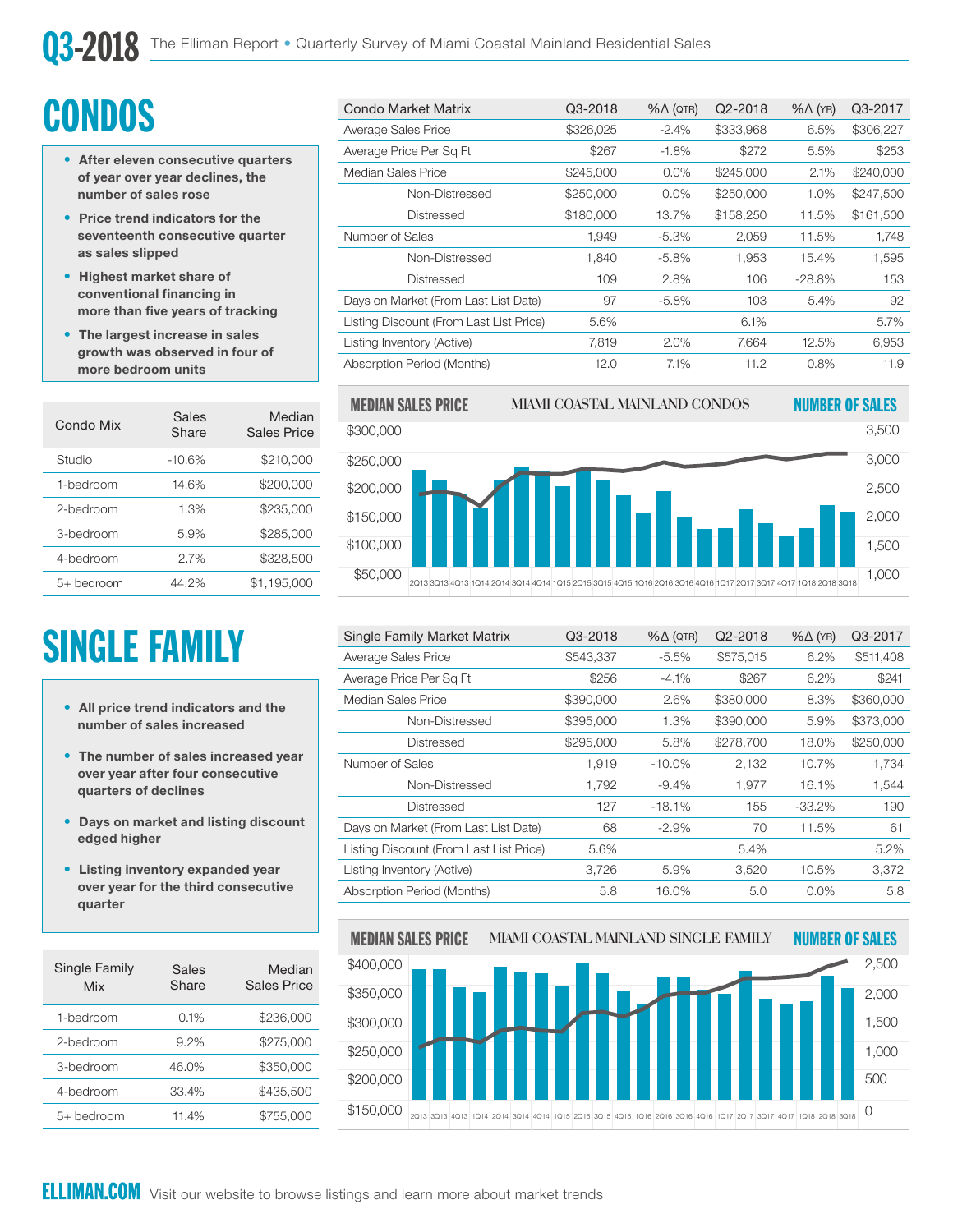

#### AVENTURA

- Price trend indicators slipped as sales jumped
- Days on market edged higher as negotiability tightened

#### DOWNTOWN

- Condo price trend indicators and sales moved higher
- Condo marketing time rose as negotiability remained essentially unchanged
- Single-family price trend indicators and sales increased
- Single-family marketing time and negotiability edged higher

#### COCONUT GROVE

- Condo price trend indicators were mixed sales declined sharply
- Condo marketing time and negotiability expanded
- Single-family sales increased as price trend indicators showed mixed results
- Single-family marketing time declined as negotiability rose

#### CORAL GABLES

- Condo price trend indicators and sales jumped
- Condo marketing time rose as negotiability significantly tightened
- Single-family price trend indicators showed mixed results as sales stabilized
- Single-family days on market and listing discount edged higher

| Aventura Condo Matrix                   | Q3-2018   | $% \triangle (QTR)$ | Q2-2018   | $% \triangle (YR)$ | Q3-2017   |
|-----------------------------------------|-----------|---------------------|-----------|--------------------|-----------|
| Average Sales Price                     | \$366,203 | $-6.0\%$            | \$389.462 | $-3.1\%$           | \$377,730 |
| Average Price per Sq Ft                 | \$259     | $-2.3%$             | \$265     | $-2.6%$            | \$266     |
| Median Sales Price                      | \$270,000 | $-15.1%$            | \$318,000 | $-7.5%$            | \$292,000 |
| Number of Sales (Closed)                | 255       | $-9.9%$             | 283       | 2.4%               | 249       |
| Days on Market (From Last List Date)    | 148       | $1.4\%$             | 146       | 8.8%               | 136       |
| Listing Discount (From Last List Price) | 6.5%      |                     | 7.3%      |                    | 6.8%      |

 $03-2$ 

| Downtown Condo Matrix                   | Q3-2018   | $% \triangle (QTR)$ | Q2-2018   | $% \triangle (YR)$ | Q3-2017   |
|-----------------------------------------|-----------|---------------------|-----------|--------------------|-----------|
| Average Sales Price                     | \$267,560 | $-0.7%$             | \$269,348 | 10.3%              | \$242,596 |
| Average Price per Sq Ft                 | \$226     | $-2.2\%$            | \$231     | 8.1%               | \$209     |
| Median Sales Price                      | \$225,000 | 4.7%                | \$215,000 | 9.8%               | \$205,000 |
| Number of Sales (Closed)                | 1,332     | $-3.4\%$            | 1.379     | 13.9%              | 1,169     |
| Days on Market (From Last List Date)    | 77        | $-7.2\%$            | 83        | 11.6%              | 69        |
| Listing Discount (From Last List Price) | 4.7%      |                     | 5.2%      |                    | 4.8%      |
| Downtown Single Family Matrix           | Q3-2018   | $% \triangle (QTR)$ | Q2-2018   | $% \triangle (YR)$ | Q3-2017   |
|                                         |           |                     |           |                    |           |
| Average Sales Price                     | \$438,857 | 2.7%                | \$427,269 | 8.4%               | \$404,779 |
| Average Price per Sq Ft                 | \$226     | 1.3%                | \$223     | $9.2\%$            | \$207     |
| Median Sales Price                      | \$365,500 | $3.0\%$             | \$355,000 | 5.9%               | \$345,000 |
| Number of Sales (Closed)                | 1,614     | $-8.7\%$            | 1,767     | 10.0%              | 1,467     |
| Days on Market (From Last List Date)    | 63        | 1.6%                | 62        | 14.5%              | 55        |

| Coconut Grove Condo Matrix              | Q3-2018     | $% \triangle (QTR)$ | Q <sub>2</sub> -2018 | $% \triangle (YR)$ | Q3-2017            |
|-----------------------------------------|-------------|---------------------|----------------------|--------------------|--------------------|
| Average Sales Price                     | \$896,000   | $-17.4%$            | \$1,084,669          | 10.6%              | \$810,200          |
| Average Price per Sq Ft                 | \$451       | $-15.9%$            | \$536                | 11.1%              | \$406              |
| Median Sales Price                      | \$627,500   | $-13.5%$            | \$725,500            | $-11.2%$           | \$706,500          |
| Number of Sales (Closed)                | 10          | $-61.5%$            | 26                   | $-54.5%$           | 22                 |
| Days on Market (From Last List Date)    | 133         | 4.7%                | 127                  | 84.7%              | 72                 |
| Listing Discount (From Last List Price) | 9.5%        |                     | 9.1%                 |                    | 4.9%               |
|                                         |             |                     |                      |                    |                    |
| Coconut Grove Single Family Matrix      | Q3-2018     | $% \triangle (QTR)$ | Q2-2018              | $%$ $\Delta$ (YR)  | Q3-2017            |
| Average Sales Price                     | \$1,707,845 | 9.9%                | \$1,553,894          |                    | -35.9% \$2,662,750 |
| Average Price per Sq Ft                 | \$614       | 26.6%               | \$485                | 18.5%              | \$518              |
| Median Sales Price                      | \$1,300,000 | 4.0%                | \$1,250,000          |                    | -14.8% \$1,525,000 |
| Number of Sales (Closed)                | 11          | $-47.6%$            | 21                   | 10.0%              | 10                 |
| Days on Market (From Last List Date)    | 132         | $-13.2%$            | 152                  | $-13.2%$           | 152                |

| Coral Gables Condo Matrix               | Q3-2018     | $% \triangle (QTR)$ | Q <sub>2</sub> -2018 | $% \triangle (YR)$ | Q3-2017         |
|-----------------------------------------|-------------|---------------------|----------------------|--------------------|-----------------|
| Average Sales Price                     | \$596,686   | 6.8%                | \$558,843            | 30.7%              | \$456,559       |
| Average Price per Sq Ft                 | \$411       | 7.0%                | \$384                | 15.1%              | \$357           |
| Median Sales Price                      | \$384,000   | 5.1%                | \$365,345            | 20.9%              | \$317,650       |
| Number of Sales (Closed)                | 75          | $-1.3%$             | 76                   | 31.6%              | 57              |
| Days on Market (From Last List Date)    | 112         | $-18.2%$            | 137                  | 30.2%              | 86              |
| Listing Discount (From Last List Price) | 3.4%        |                     | 6.3%                 |                    | 7.6%            |
|                                         |             |                     |                      |                    |                 |
| Coral Gables Single Family Matrix       | Q3-2018     | $% \triangle (QTR)$ | Q <sub>2</sub> -2018 | $% \triangle (YR)$ | Q3-2017         |
| Average Sales Price                     | \$1,241,980 | $-24.4%$            | \$1,642,131          |                    | 4.2%\$1,192,138 |
| Average Price per Sq Ft                 | \$440       | $-11.1%$            | \$495                | 2.1%               | \$431           |
| Median Sales Price                      | \$830,000   | $-17.0%$            | \$1,000,000          | $-4.0%$            | \$865,000       |
| Number of Sales (Closed)                | 113         | $-27.1%$            | 155                  | $0.0\%$            | 113             |
| Days on Market (From Last List Date)    | 93          | $-13.9%$            | 108                  | 2.2%               | 91              |